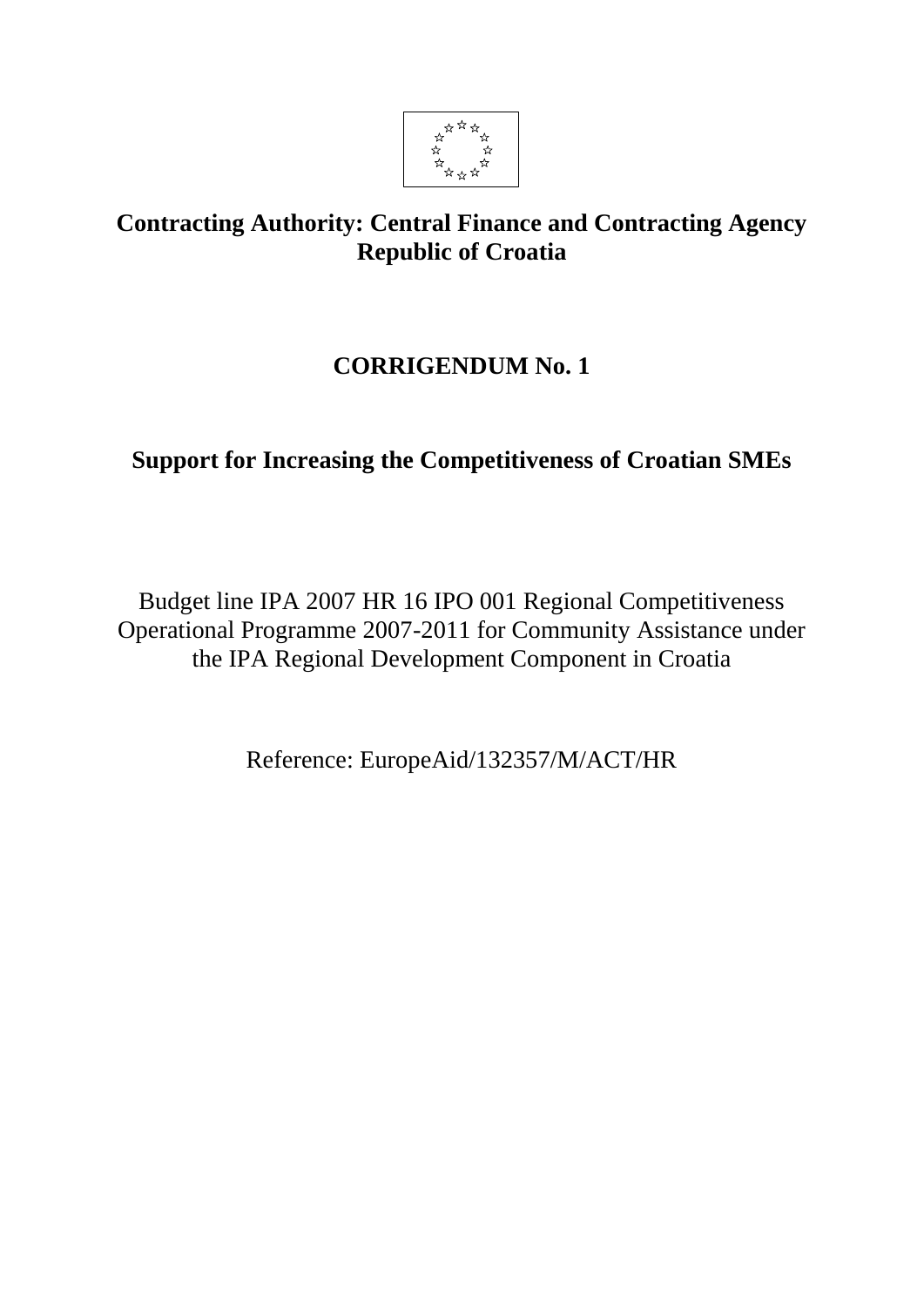In the Call for Proposals published on the EuropeAid on 19/12/2011, the provisions under:

(1) deadline of the Local publication for call for proposals

(1) Cover Page;

(2) 2.1.1 Eligibility of applicants: who may apply?;

(3) 2.2.3 Deadline for submission of the Concept Notes;

(4) 2.4 Submission of supporting documents for provisionally selected applications;

(5) 2.5.2 Indicative time table;

of the Guidelines for Applicants:

(1) Cover Page;

(2) 8. Assessment Grid of the Full Application Form;

of the Grant Application Form,

have been altered and corrected as described further in the document. All modifications have been marked in yellow.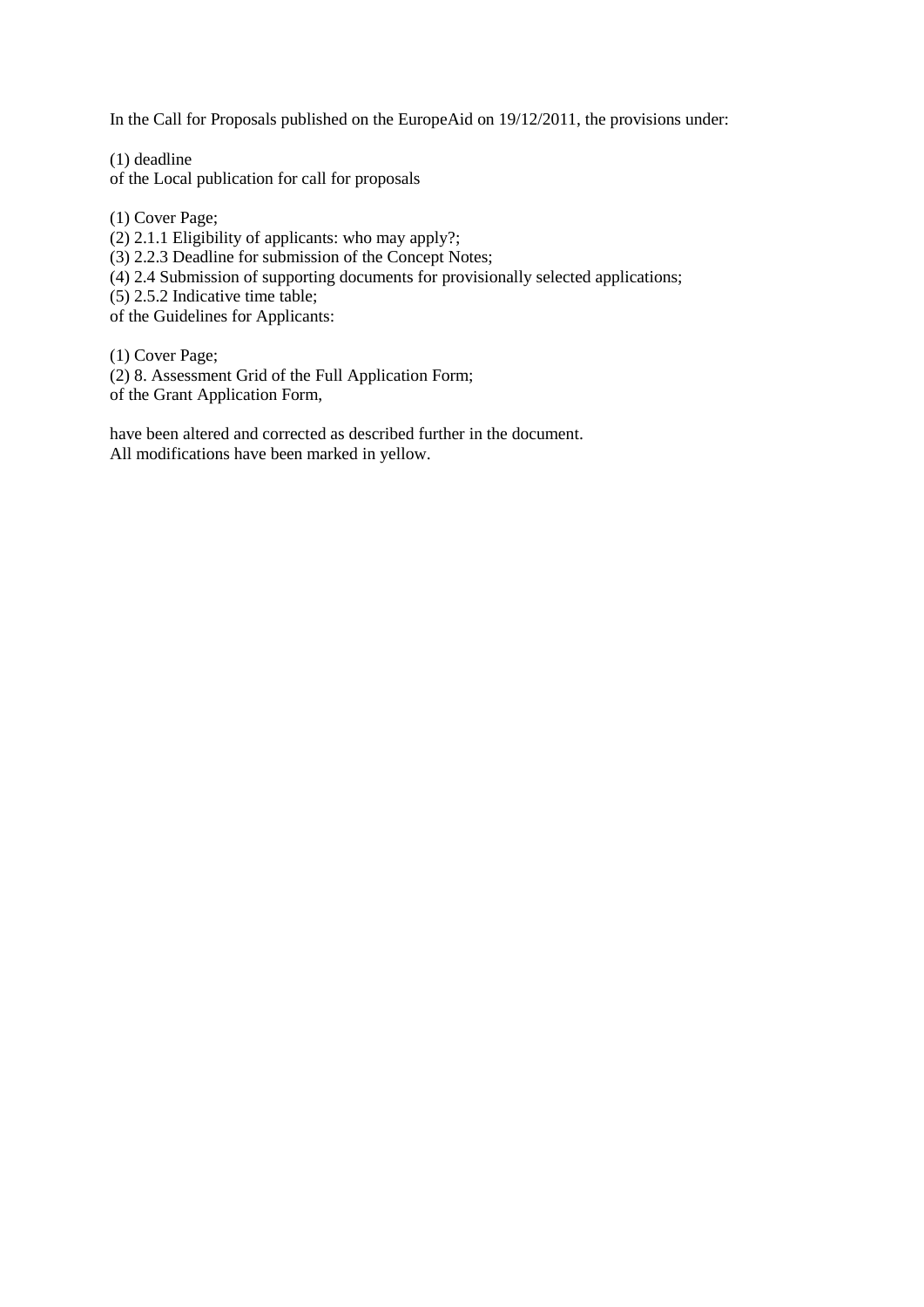## **LOCAL PUBLICATION FOR CALL FOR PROPOSALS**

#### *The former text:*

The deadline for submission of proposals is 20 February 2012 at 16:00 Zagreb local time.

#### *Shall read as new text:*

The deadline for submission of proposals is 09 March 2012 at 16:00 Zagreb local time.

#### **GUIDELINES FOR APPLICANTS**

Cover Page:

*The former text:*

Deadline for submission of proposals: 20 February 2012

## *Shall read as new text:*

Deadline for submission of proposals: 09 March 2012

#### *The former text:*

1

| 2.1.1 | Eligibility of applicants: who may apply? |  |
|-------|-------------------------------------------|--|
|-------|-------------------------------------------|--|

(1) In order to be eligible for a grant, applicants must:

- Be a registered SME<sup>10</sup> according to the Croatian definition<sup>11</sup>; and
- $\bullet$  Be located in Croatia<sup>12</sup>; and

<sup>10</sup> During Step 3: Verification of Eligibility of the Applicant and Partners (in accordance with section 2.4 of the GfA), applicants will be required to demonstrate their eligibility as an SME, according to the relevant legal act of the country where they are established, by presenting the excerpt from the relevant register, for previous fiscal year from date of request for submission of supporting documents by the CFCA. If the applicant is established in Croatia, they must prove their eligibility as an SME using Bon Plus, and DOH template for crafts. Relevant documents must be submitted for the applicant and each partner organization.

<sup>11</sup> As defined in Article 2 and 3 in the SME Encouragement Act (Official Gazette, 29/02), and Article 1 and 2 of the Law on Amendments to the SME Encouragement Act (Official Gazette, 63/07) – An unofficial translation of these acts is provided as part of the Tender Dossier as Annex K.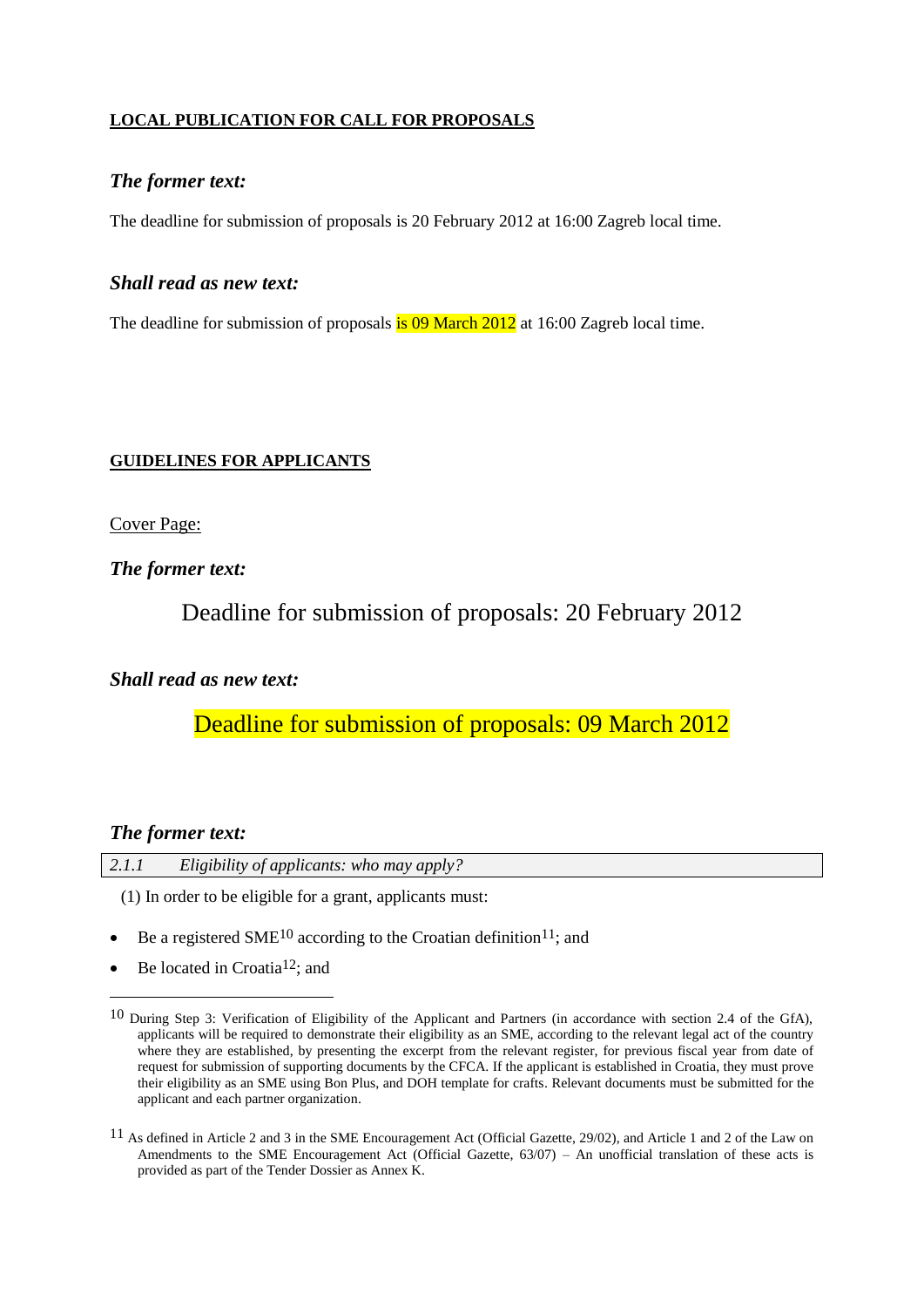- Be registered for the activities envisaged by the proposed action; and
- Be able to demonstrate a profit after taxation<sup>13</sup> in the fiscal year (2010) preceding the date of grant application; and
- Be able to demonstrate solvency<sup>14</sup> of the company; and

 $\overline{a}$ 

- Be able to demonstrate that all contributions and taxes have been settled<sup>15</sup>; and
- Be nationals<sup>16,17</sup> of a Member State of the European Union, a Member State of the European Economic Area, Croatia, Turkey, the former Yugoslav Republic of Macedonia, Bosnia and Herzegovina, Albania, Montenegro, Serbia and Kosovo under UNSC Resolution 1244/99 as well as of other countries eligible under the Council Regulation (EC) No 1085/2006 of 31 July 2006 establishing an Instrument for Pre-Accession Assistance (IPA); and
- Be directly responsible for the preparation and management of the action with their partners, not acting as an intermediary, and

Must be fully compliant with the "de minimis aid"<sup>18</sup> provisions as specified in the Government Decree on publishing "de minimis" rules (Official Gazette, 45/2007)

- 12 During Step 3: Verification of Eligibility of the Applicant and Partners (in accordance with section 2.4 of the GfA), the applicant will be required to provide their excerpt from Court Registry or Central Crafts Registry for the applicant and each partner organisation.
- 13 During Step 3: Verification of Eligibility of the Applicant and Partners (in accordance with section 2.4 of the GfA), applicants will be required to demonstrate profit after taxation for the fiscal year preceding the date of grant application (full application) by presenting the relevant financial reports and certificates, in accordance with the legislation of the country where they are established. If the Applicant, as well as each partner organisation (if applicable) is established in Croatia, they must demonstrate profit after taxation required to provide their yearly financial report for small, medium and large enterprises (GFIPod).
- 14 During Step 3: Verification of Eligibility of the Applicant and Partners (in accordance with section 2.4 of the GfA), applicants will be required to demonstrate solvency by presenting the excerpt from the relevant register not older than three months from request for submission of supporting documents by the CFCA, according to the relevant legal act of the country where they are established. If the Applicant, as well as each partner organisation (if applicable) is established in Croatia, they must provide their certificate from FINA Register in order to demonstrate solvency.
- 15 During Step 3: Verification of Eligibility of the Applicant and Partners (in accordance with section 2.4 of the GfA), applicants partner(s) (if applicable) will be required to demonstrate that all contributions and taxes have been settled or an agreement reached where incremental payments are made by the applicant and each partner organisation (if applicable), by presenting the certificate from the relevant register according to the relevant legal act of the country where they are established. If the Applicant, as well as each partner organisation (if applicable) is established in Croatia, they must provide their certificate issued by the Tax Administration. The certificate in not to be older than three months from request for submission of supporting documents by the CFCA.
- 16 Such nationality being determined on the basis of the organisation's statutes which should demonstrate that it has been established by an instrument governed by the internal law of the country concerned. In this respect, any legal entity whose statutes have been established in another country cannot be considered an eligible local organisation, even if they are registered locally or accompanied by a "Memorandum of Understanding".

<sup>17</sup> If the applicant's legal personality has been recognised in a country eligible under this section pursuant to the Council of Europe Convention n. 124 on the Recognition of the Legal Personality of International Non-Governmental **Organisations** [\(http://conventions.coe.int/Treaty/Commun/QueVoulezVous.asp?NT=124&CM=8&DF=07/03/2011&CL=ENG\)](http://conventions.coe.int/Treaty/Commun/QueVoulezVous.asp?NT=124&CM=8&DF=07/03/2011&CL=ENG), the official evidence issued by the country concerned under the said Convention shall determine the nationality of the organisation.

18 Statement by the applicant declaring the type and the amount of "de-minimis" aid received during three fiscal years (2010, 2011, 2012 - until receipt of request for submission of supporting documents by the CFCA), certified by a notary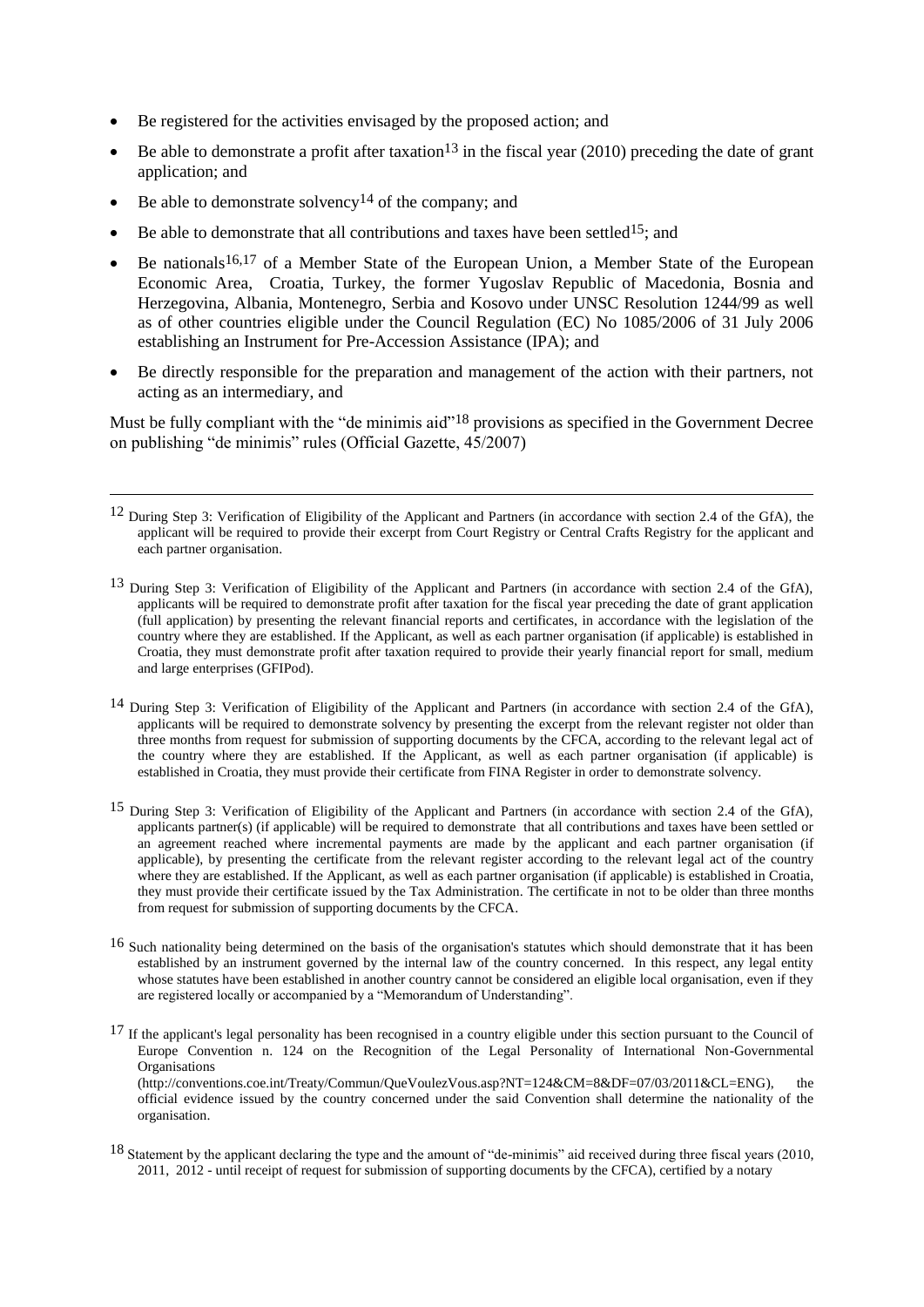#### *Shall read as new text:*

| 2.1.1 | Eligibility of applicants: who may apply? |
|-------|-------------------------------------------|
|       |                                           |

(1) In order to be eligible for a grant, applicants must:

- Be a registered SME<sup>10</sup> according to the Croatian definition<sup>11</sup>; and
- $\bullet$  Be located in Croatia<sup>12</sup>; and

<u>.</u>

- Be registered for the activities envisaged by the proposed action; and
- Be able to demonstrate a profit after taxation<sup>13</sup> in the fiscal year (2011) preceding the date of grant application; and
- Be able to demonstrate solvency<sup>14</sup> of the company; and
- Be able to demonstrate that all contributions and taxes have been settled<sup>15</sup>; and
- Be nationals<sup>16,17</sup> of a Member State of the European Union, a Member State of the European Economic Area, Croatia, Turkey, the former Yugoslav Republic of Macedonia, Bosnia and

- 11 As defined in Article 2 and 3 in the SME Encouragement Act (Official Gazette, 29/02), and Article 1 and 2 of the Law on Amendments to the SME Encouragement Act (Official Gazette, 63/07) – An unofficial translation of these acts is provided as part of the Tender Dossier as Annex K.
- 12 During Step 3: Verification of Eligibility of the Applicant and Partners (in accordance with section 2.4 of the GfA), the applicant will be required to provide their excerpt from Court Registry or Central Crafts Registry for the applicant and each partner organisation.
- 13 During Step 3: Verification of Eligibility of the Applicant and Partners (in accordance with section 2.4 of the GfA), applicants will be required to demonstrate profit after taxation for the fiscal year preceding the date of grant application (full application) by presenting the relevant financial reports and certificates, in accordance with the legislation of the country where they are established. If the Applicant, as well as each partner organisation (if applicable) is established in Croatia, they must demonstrate profit after taxation required to provide their yearly financial report for small, medium and large enterprises (GFIPod).
- 14 During Step 3: Verification of Eligibility of the Applicant and Partners (in accordance with section 2.4 of the GfA), applicants will be required to demonstrate solvency by presenting the excerpt from the relevant register not older than three months from request for submission of supporting documents by the CFCA, according to the relevant legal act of the country where they are established. If the Applicant, as well as each partner organisation (if applicable) is established in Croatia, they must provide their certificate from FINA Register in order to demonstrate solvency.
- <sup>15</sup> During Step 3: Verification of Eligibility of the Applicant and Partners (in accordance with section 2.4 of the GfA), applicants partner(s) (if applicable) will be required to demonstrate that all contributions and taxes have been settled by the applicant and each partner organisation (if applicable), by presenting the certificate from the relevant register according to the relevant legal act of the country where they are established. The certificate in not to be older than three months from request for submission of supporting documents by the CFCA.
- 16 Such nationality being determined on the basis of the organisation's statutes which should demonstrate that it has been established by an instrument governed by the internal law of the country concerned. In this respect, any legal entity whose statutes have been established in another country cannot be considered an eligible local organisation, even if they are registered locally or accompanied by a "Memorandum of Understanding".

<sup>10</sup> During Step 3: Verification of Eligibility of the Applicant and Partners (in accordance with section 2.4 of the GfA), applicants will be required to demonstrate their eligibility as an SME, according to the relevant legal act of the country where they are established, by presenting the excerpt from the relevant register, for previous fiscal year from date of request for submission of supporting documents by the CFCA. If the applicant is established in Croatia, they must prove their eligibility as an SME using Bon Plus, and DOH template for crafts. Relevant documents must be submitted for the applicant and each partner organization.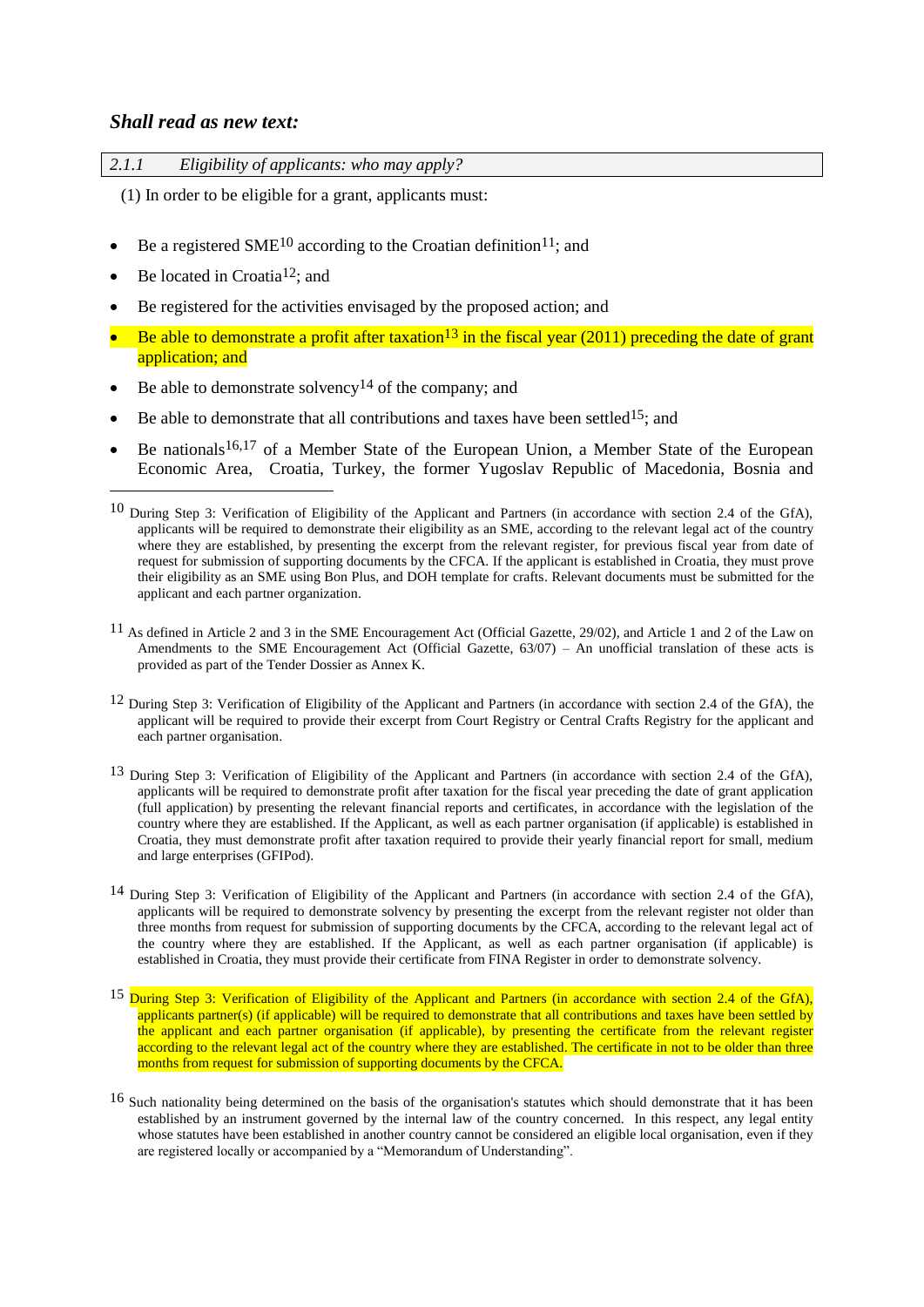Herzegovina, Albania, Montenegro, Serbia and Kosovo under UNSC Resolution 1244/99 as well as of other countries eligible under the Council Regulation (EC) No 1085/2006 of 31 July 2006 establishing an Instrument for Pre-Accession Assistance (IPA); and

 Be directly responsible for the preparation and management of the action with their partners, not acting as an intermediary, and

Must be fully compliant with the "de minimis aid"<sup>18</sup> provisions as specified in the Government Decree on publishing "de minimis" rules (Official Gazette, 45/2007)

 $\overline{a}$ 

<sup>&</sup>lt;sup>17</sup> If the applicant's legal personality has been recognised in a country eligible under this section pursuant to the Council of Europe Convention n. 124 on the Recognition of the Legal Personality of International Non-Governmental **Organisations** 

[<sup>\(</sup>http://conventions.coe.int/Treaty/Commun/QueVoulezVous.asp?NT=124&CM=8&DF=07/03/2011&CL=ENG\)](http://conventions.coe.int/Treaty/Commun/QueVoulezVous.asp?NT=124&CM=8&DF=07/03/2011&CL=ENG), the official evidence issued by the country concerned under the said Convention shall determine the nationality of the organisation.

<sup>18</sup> Statement by the applicant declaring the type and the amount of "de-minimis" aid received during three fiscal years (2010, 2011, 2012 - until receipt of request for submission of supporting documents by the CFCA), certified by a notary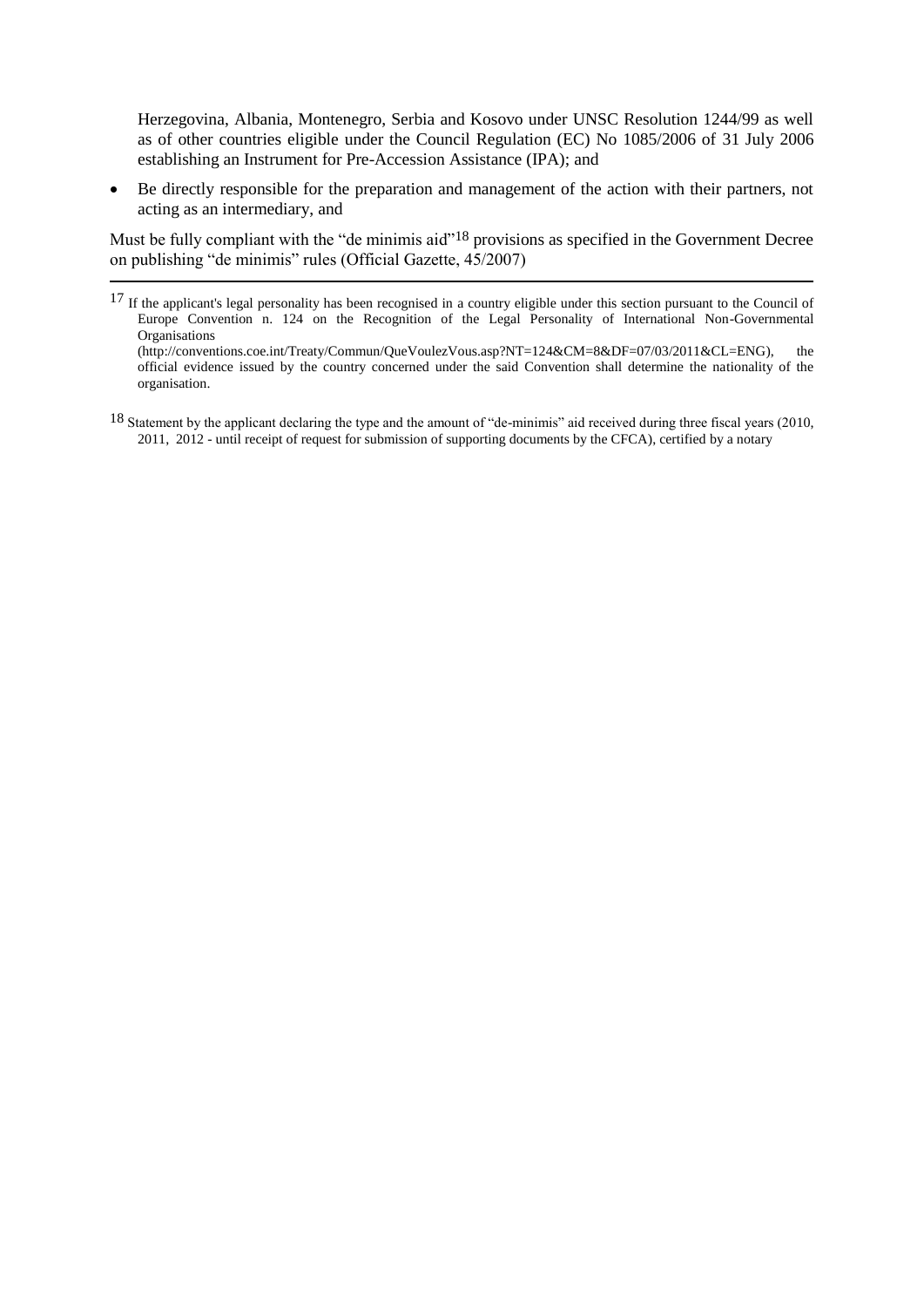## *The former text:*

#### 2.2.3 Deadline for submission of the Concept Notes

The deadline for the submission of Concept Note is 20 February 2012 as evidenced by the date of dispatch, the postmark or the date of the deposit slip. In the case of hand-deliveries, the deadline for receipt is at 16:00 hours local time as evidenced by the signed and dated receipt. Any Concept Note submitted after the deadline will automatically be rejected.

However, for reasons of administrative efficiency, the Contracting Authority may reject any Concept Note received after the effective date of approval of the Concept note evaluation (see indicative calendar under section 2.5.2).

#### *Shall read as new text:*

| 2.2.3 |  | Deadline for submission of the Concept Notes |
|-------|--|----------------------------------------------|
|       |  |                                              |

The deadline for the submission of Concept Note is 09 March 2012 as evidenced by the date of dispatch, the postmark or the date of the deposit slip. In the case of hand-deliveries, the deadline for receipt is at 16:00 hours local time as evidenced by the signed and dated receipt. Any Concept Note submitted after the deadline will automatically be rejected.

However, for reasons of administrative efficiency, the Contracting Authority may reject any Concept Note received after the effective date of approval of the Concept note evaluation (see indicative calendar under section 2.5.2).

## *The former text:*

<u>.</u>

#### **2.4 SUBMISSION OF SUPPORTING DOCUMENTS FOR PROVISIONALLY SELECTED APPLICATIONS**

Applicants who have been provisionally selected or listed under the reserve list will be informed in writing by the Contracting Authority. They will be requested to supply the following documents in order to allow the Contracting Authority to verify the eligibility of the applicants and their partners:

1. The statutes or articles of association of the applicant organisation and of each partner organisation<sup>1</sup>. Where the Contracting Authority has recognized the applicant's eligibility for another call for proposals under the same budget line within 2 years before the deadline for receipt of applications, the applicant may submit, instead of its statutes, copy of the document proving the eligibility of the applicant in a former Call (e.g.: copy of the special conditions of a grant contract received during the reference period), unless a change in its legal status has occurred in the meantime.

2. Copy of the applicant's latest accounts (the profit and loss account and the balance sheet for the previous financial year for which the accounts have been closed).

<sup>1</sup> Where Council of Europe Convention n. 124 on the Recognition of the Legal Personality of International Non-Governmental Organisations is applied please refer to footnote n. 19.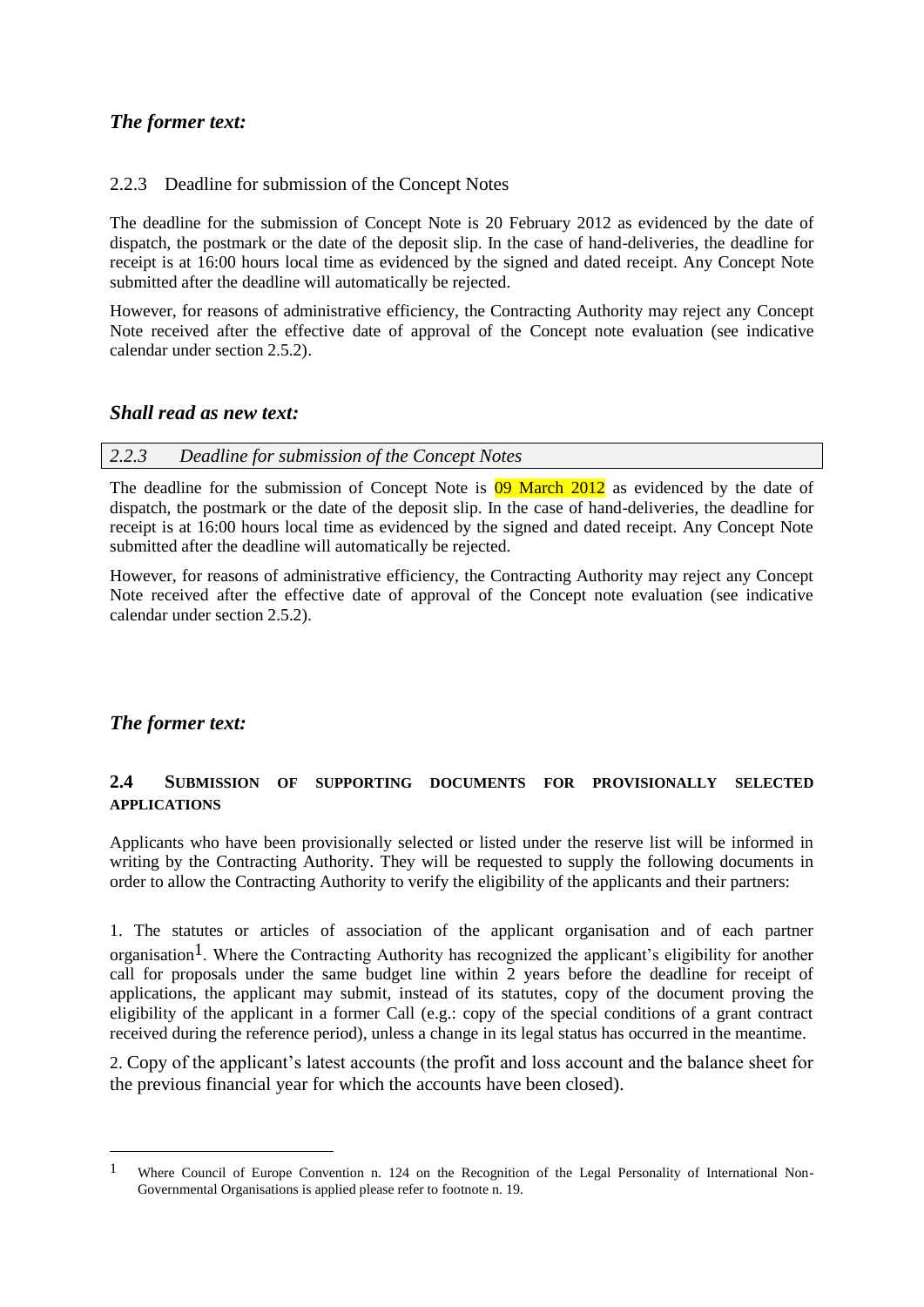3. Eligibility of the Applicant and Partners as SMEs must be demonstrated. For applicants and each partner organization(s) established in Croatia Bon Plus, and DOH template for crafts, for previous fiscal year from date of request for submission of supporting documents by the CFCA must be submitted. For applicants and partner organizations established in a country other than Croatia an excerpt from the relevant register according to the relevant legal act of the country where they are established must be provided for previous fiscal year from date of request for submission of supporting documents by the CFCA.

4. Legal entity sheet (see annex D) duly completed and signed by the applicant, accompanied by the justifying documents which are requested therein. If the applicant has already signed a contract with the Contracting Authority, instead of the legal entity sheet and its supporting documents the legal entity number may be provided, unless a change in its legal status occurred in the meantime.

5. A financial identification form conforming to the model attached at Annex E of these guidelines, certified by the bank to which the payments will be made. This bank must be located in the country where the applicant is registered. If the applicant has already signed a contract with the Contracting Authority or where the Contracting Authority has been in charge of the payments of a contract, a copy of the previous financial identification form may be provided instead, unless a change in its bank account occurred in the meantime. In the case of local applicant, bank account must be in local currency (kuna).

6. For applicants and each partner organization established in Croatia Certificate from FINA Register, not older than three months from request for submission of supporting documents by the CFCA, must be provided in order to demonstrate solvency of the organisation. For applicants and partner organizations established in a country other than Croatia an excerpt from the relevant register according to the relevant legal act of the country where they are established, not older than three months from request for submission of supporting documents by the CFCA, must be provided in order to demonstrate solvency of the organisation.

7. For applicants and each partner organisation established in Croatia annual financial report for small, medium and large enterprises (GFIPod) for the fiscal year prior to date of grant application (full application) must be provided for each, in order to demonstrate profit after taxation. For applicants and partner organizations established in a country other than Croatia the relevant financial reports and certificates according to the relevant legal act of the country where they are established, must be provided in order to demonstrate profit after taxation for the fiscal year prior to date of grant application (full application).

8. Certificate stating that the applicant and its person in charge is not having its affairs administered by the courts in procedure issued by the Commercial Court, or any other certificate/statement relevant according to the national law of the country of their establishment, not older than three months from request for submission of supporting documents by the CFCA. The certificate/statement is requested for the applicant and each partner organisation.

9. Certificate stating that the applicant and its person in charge is not having its affairs administered by the courts in procedure issued by the Municipal Court, or any other certificate/statement relevant according to the national law of the country of their establishment, not older than three months from request for submission of supporting documents by the CFCA. The certificate/statement is requested for the applicant and each partner organisation.

10. Certificate not older than three months from request for submission of supporting documents by the CFCA, proving that all obligations have been paid, or an agreement reached where incremental payments are made by the applicant and each partner organisation. For applicants and each partner organisation established in Croatia a certificate from the Tax Administration is required. For applicants and partner organizations established in a country other than Croatia a certificate from the relevant register according to the national law of the country of their establishment.

11. Excerpt from Court Registry or Central Crafts Registry of the applicant and each partner organisation.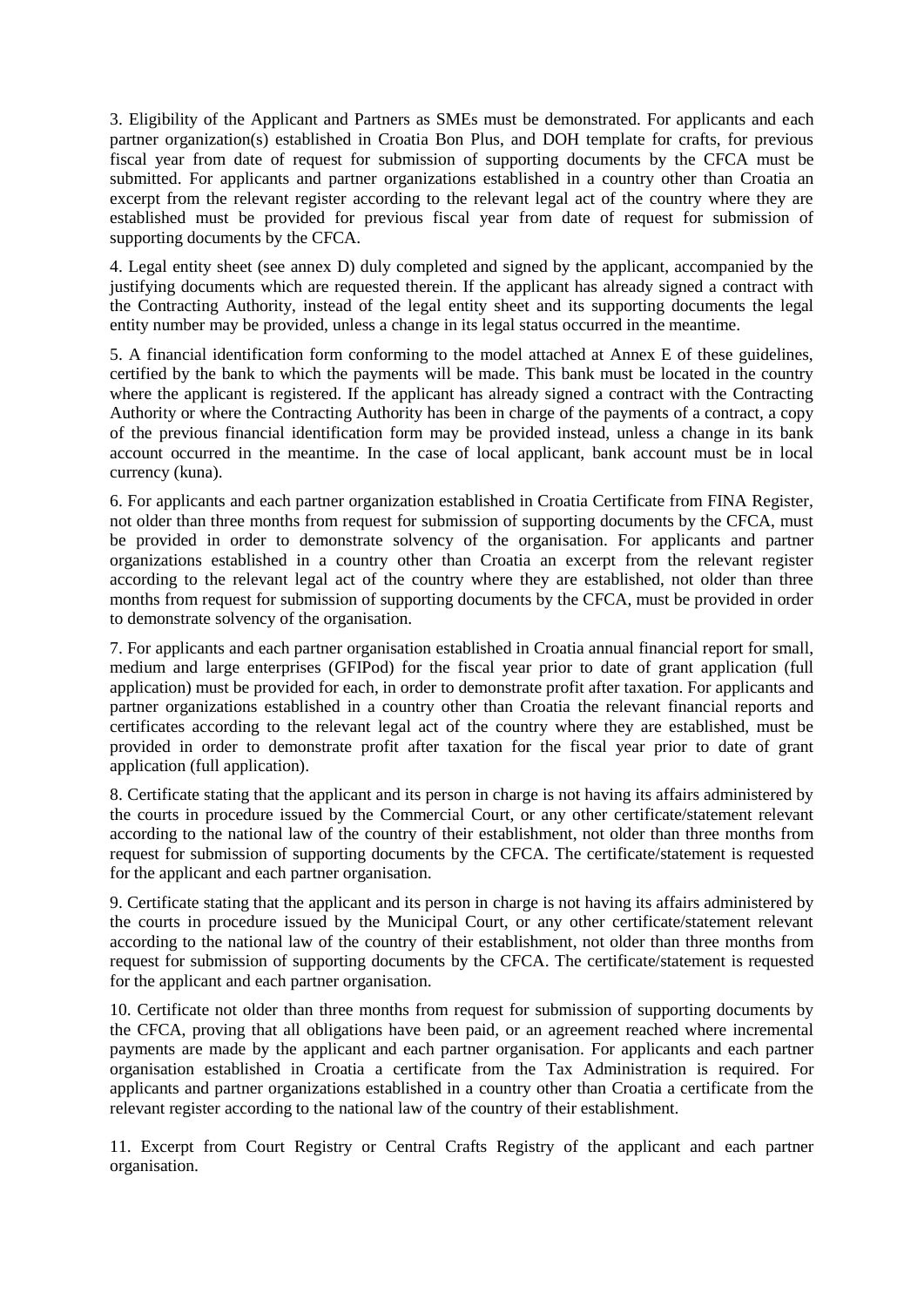12. Solemn statement signed by each partner that the partner will not derive any profit from the grant.

13. Statement by the applicant declaring the type and the amount of "de-minimis" aid received during three fiscal years (2010, 2011, 2012 - until receipt of request for submission of supporting documents by the CFCA), certified by a notary.2

14. Location permit, building permit and/ or any other appropriate permit related to the works component of the action according to the Act on Spatial Planning and Construction3.

15. Letter of Intent from bank stating that it will, as necessary, provide loan/line of credit to grant applicant to enable the grant applicant to implement all planned activities and continue normal operation until final report is approved and final payment made.

Where the requested supporting documents are not uploaded in PADOR they must be supplied in the form of originals, photocopies or scanned versions (i.e. showing legible stamps, signatures and dates) of the said originals. However, the Legal entity sheet and the financial identification form must always be submitted in original.

Where such documents are not in one of the official languages of the European Union or Croatian, a translation into the language of this call for proposals of the relevant parts of these documents, proving the applicant's eligibility, must be attached and will prevail for the purpose of analysing the application.

Where these documents are in an official language of the European Union other than English, it is **strongly** recommended, in order to facilitate the evaluation, to provide a translation of the relevant parts of the documents, proving the applicant's eligibility, into the language of the call for proposals.

If the abovementioned supporting documents are not provided before the deadline indicated in the request for supporting documents sent to the applicant by the Contracting Authority, the application may be rejected.

Based on the verification of the supporting documents by the Evaluation Committee it will make a final recommendation to the Contracting Authority which will decide on the award of grants.

#### *Shall read as new text:*

#### **2.4 SUBMISSION OF SUPPORTING DOCUMENTS FOR PROVISIONALLY SELECTED APPLICATIONS**

Applicants who have been provisionally selected or listed under the reserve list will be informed in writing by the Contracting Authority. They will be requested to supply the following documents in order to allow the Contracting Authority to verify the eligibility of the applicants and their partners:

1. The statutes or articles of association of the applicant organisation and of each partner organisation4. Where the Contracting Authority has recognized the applicant's eligibility for another

1

 $<sup>2</sup>$  NB: The applicants must fully respect the "de minimis aid" provisions as specified in the Government Decree on</sup> publishing de minimis rules (Official Gazzette, 45/2007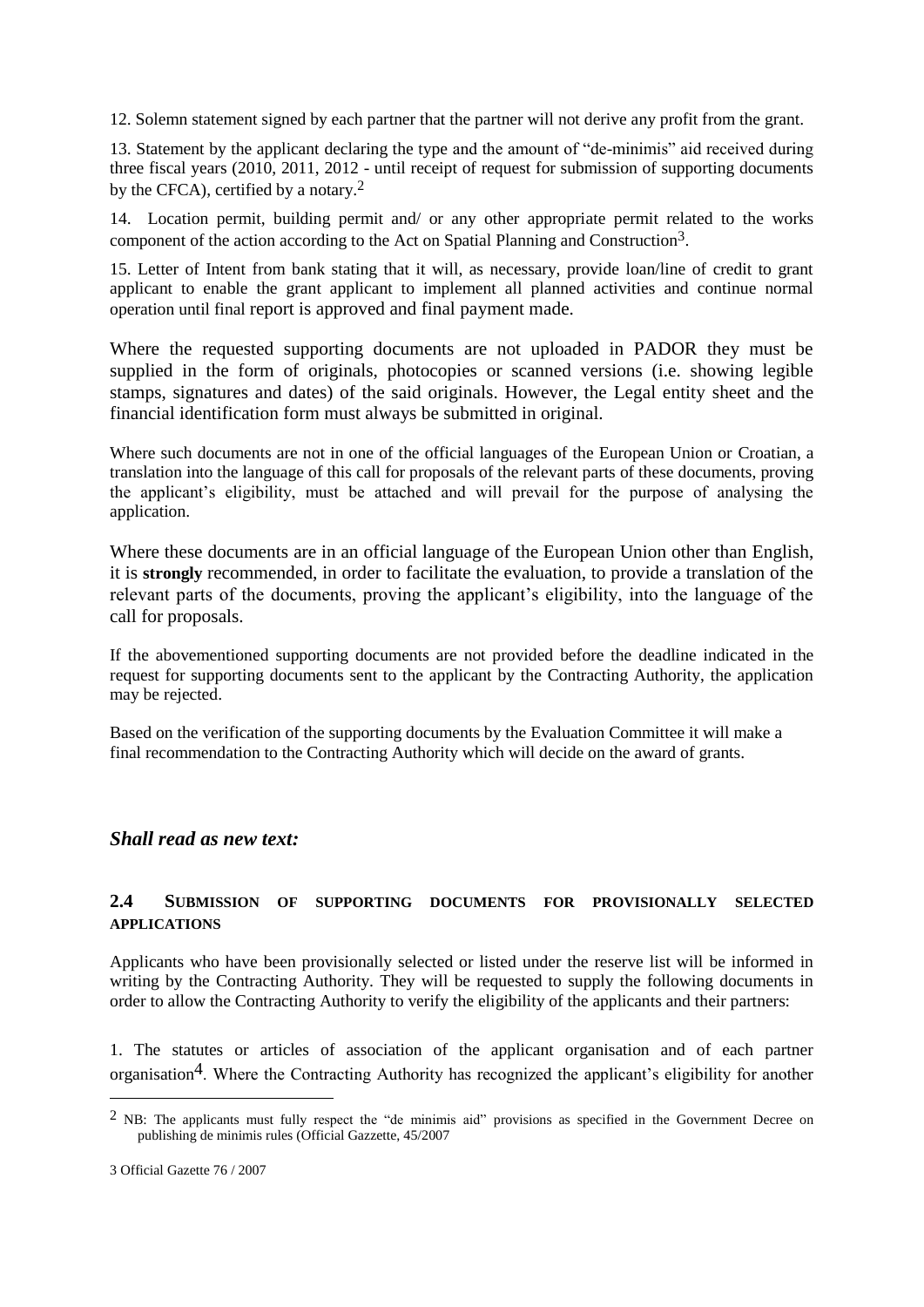call for proposals under the same budget line within 2 years before the deadline for receipt of applications, the applicant may submit, instead of its statutes, copy of the document proving the eligibility of the applicant in a former Call (e.g.: copy of the special conditions of a grant contract received during the reference period), unless a change in its legal status has occurred in the meantime.

2. Copy of the applicant's latest accounts (the profit and loss account and the balance sheet for the previous financial year for which the accounts have been closed).

3. Eligibility of the Applicant and Partners as SMEs must be demonstrated. For applicants and each partner organization(s) established in Croatia Bon Plus, and DOH template for crafts, for previous fiscal year from date of request for submission of supporting documents by the CFCA must be submitted. For applicants and partner organizations established in a country other than Croatia an excerpt from the relevant register according to the relevant legal act of the country where they are established must be provided for previous fiscal year from date of request for submission of supporting documents by the CFCA.

4. Legal entity sheet (see annex D) duly completed and signed by the applicant, accompanied by the justifying documents which are requested therein. If the applicant has already signed a contract with the Contracting Authority, instead of the legal entity sheet and its supporting documents the legal entity number may be provided, unless a change in its legal status occurred in the meantime.

5. A financial identification form conforming to the model attached at Annex E of these guidelines, certified by the bank to which the payments will be made. This bank must be located in the country where the applicant is registered. If the applicant has already signed a contract with the Contracting Authority or where the Contracting Authority has been in charge of the payments of a contract, a copy of the previous financial identification form may be provided instead, unless a change in its bank account occurred in the meantime. In the case of local applicant, bank account must be in local currency (kuna).

6. For applicants and each partner organization established in Croatia Certificate from FINA Register, not older than three months from request for submission of supporting documents by the CFCA, must be provided in order to demonstrate solvency of the organisation. For applicants and partner organizations established in a country other than Croatia an excerpt from the relevant register according to the relevant legal act of the country where they are established, not older than three months from request for submission of supporting documents by the CFCA, must be provided in order to demonstrate solvency of the organisation.

7. For applicants and each partner organisation established in Croatia annual financial report for small, medium and large enterprises (GFIPod) for the fiscal year prior to date of grant application (full application) must be provided for each, in order to demonstrate profit after taxation. For applicants and partner organizations established in a country other than Croatia the relevant financial reports and certificates according to the relevant legal act of the country where they are established, must be provided in order to demonstrate profit after taxation for the fiscal year prior to date of grant application (full application).

8. Documentary proof or statements required under the law of the country in which the company is established, to show that it does not fall into any of the exclusion situations listed in section 2.3.3 of the Practical Guide to contract procedures for EU external actions. This evidence or these documents or statements must carry a date, which cannot be more than 3 months from the date of request for submission of supporting documents. This is required for the Applicant and each partner organisation.

9. Excerpt from Court Registry or Central Crafts Registry of the applicant and each partner organisation.

10. Solemn statement signed by each partner that the partner will not derive any profit from the grant.

 $\overline{a}$ 

<sup>4</sup> Where Council of Europe Convention n. 124 on the Recognition of the Legal Personality of International Non-Governmental Organisations is applied please refer to footnote n. 19.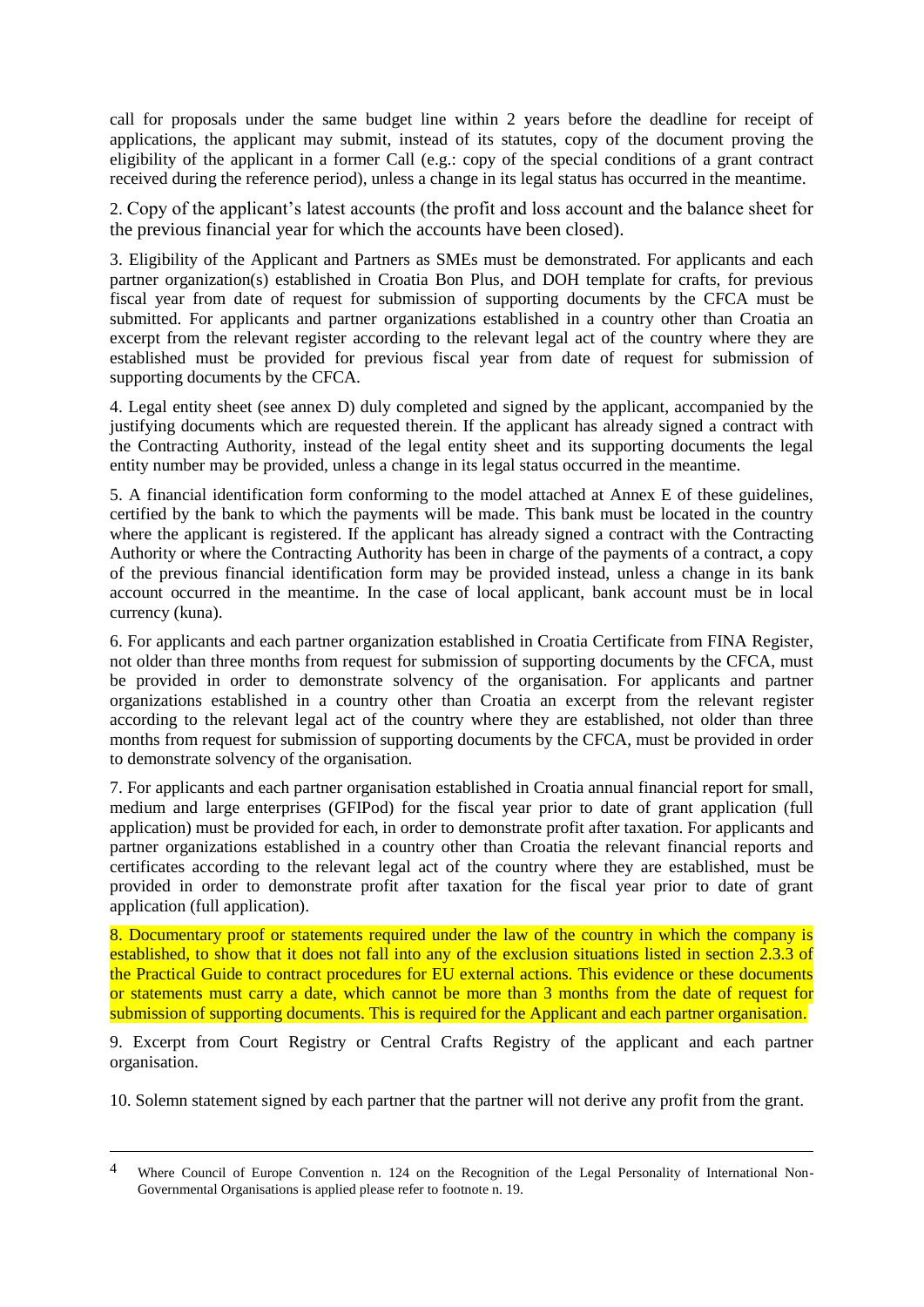11. Statement by the applicant declaring the type and the amount of "de-minimis" aid received during three fiscal years (2010, 2011, 2012 - until receipt of request for submission of supporting documents by the CFCA), certified by a notary.<sup>5</sup>

12. Location permit, building permit and/ or any other appropriate permit related to the works component of the action according to the Act on Spatial Planning and Construction6.

13. Letter of Intent from bank stating that it will, as necessary, provide loan/line of credit to grant applicant to enable the grant applicant to implement all planned activities and continue normal operation until the final report is approved and final payment made.

Where the requested supporting documents are not uploaded in PADOR they must be supplied in the form of originals, photocopies or scanned versions (i.e. showing legible stamps, signatures and dates) of the said originals. However, the Legal entity sheet and the financial identification form must always be submitted in original.

Where such documents are not in one of the official languages of the European Union or Croatian, a translation into the language of this call for proposals of the relevant parts of these documents, proving the applicant's eligibility, must be attached and will prevail for the purpose of analysing the application.

Where these documents are in an official language of the European Union other than English, it is **strongly** recommended, in order to facilitate the evaluation, to provide a translation of the relevant parts of the documents, proving the applicant's eligibility, into the language of the call for proposals.

If the abovementioned supporting documents are not provided before the deadline indicated in the request for supporting documents sent to the applicant by the Contracting Authority, the application may be rejected.

Based on the verification of the supporting documents by the Evaluation Committee it will make a final recommendation to the Contracting Authority which will decide on the award of grants.

## *The former text:*

*2.5.2 Indicative time table* 

|                              | <b>DATE</b> | TIME*              |
|------------------------------|-------------|--------------------|
| Information meeting (if any) | <b>TRA</b>  | To be<br>announced |

<sup>5</sup> NB: The applicants must fully respect the "de minimis aid" provisions as specified in the Government Decree on publishing de minimis rules (Official Gazzette, 45/2007

1

<sup>6</sup> Official Gazette 76 / 2007

<sup>&</sup>lt;sup>7</sup> A date and place of the information session for this Call for Proposals will be published on the CFCA webpage

www.safu.hr (in section: Tenders/IPA component IIIC; natjecaji/IPA komponenta IIIc), within 7 days of the launch of this Call for Proposals.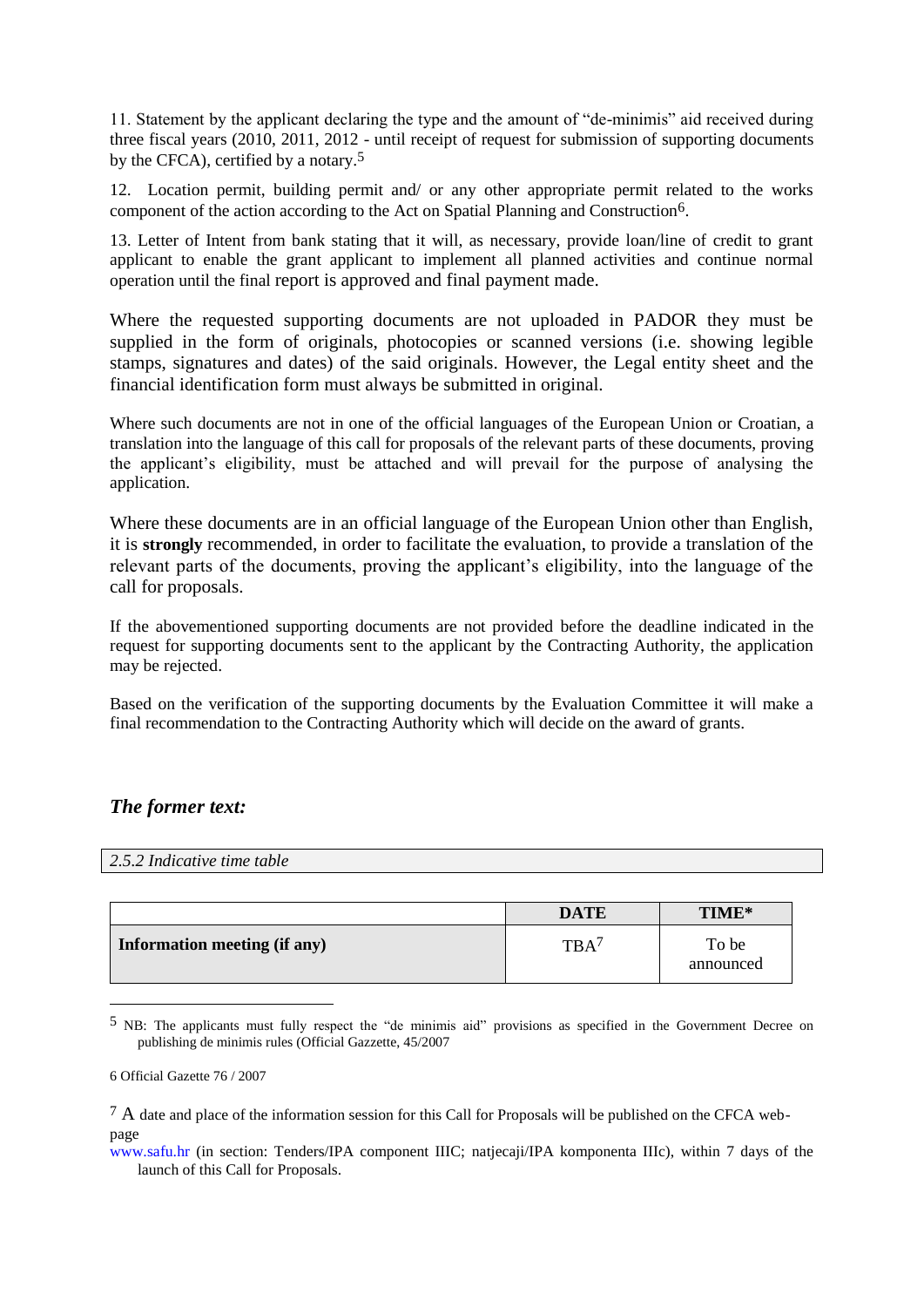| Deadline for request for any clarifications from the<br><b>Contracting Authority</b>                                    | 30 January 2012  | 16:00 |
|-------------------------------------------------------------------------------------------------------------------------|------------------|-------|
| Last date on which clarifications are issued by the<br><b>Contracting Authority</b>                                     | 09 February 2012 |       |
| <b>Deadline for submission of Concept Notes</b>                                                                         | 20 February 2012 | 16:00 |
| Information to applicants on the opening $\&$<br>administrative checks and concept note evaluation<br>$(\text{step 1})$ | 14 May 2012*     |       |
| <b>Invitations for submission of Full Application Form</b>                                                              | 14 May 2012*     |       |
| <b>Deadline for submission of Full Application Form</b>                                                                 | 29 June 2012**   |       |
| Information to applicants on the evaluation of the<br><b>Full Application Form (step 2)</b>                             | October 2012*    |       |
| Notification of award (after the eligibility check)<br>$(\text{step } 3)$                                               | November $2012*$ |       |
| <b>Contract signature</b>                                                                                               | December $2012*$ |       |

\***Provisional date.** All times are in the time zone of the country of the Contracting Authority.

\*\***Provisional date.** Date minimum 45 days after invitations for submission of Full Application Form.

This indicative timetable may be updated by the Contracting Authority during the procedure. In such case, the updated timetable shall be published on internet at the EuropeAid web site <https://webgate.ec.europa.eu/europeaid/online-services/index.cfm?do=publi.welcome> and the CFCA website [www.safu.hr.](http://www.safu.hr/)

## *Shall read as new text:*

*2.5.2 Indicative time table* 

<u>.</u>

|                                                                                      | <b>DATE</b>      | TIME*              |
|--------------------------------------------------------------------------------------|------------------|--------------------|
| Information meeting (if any)                                                         | TRA <sup>8</sup> | To be<br>announced |
| Deadline for request for any clarifications from the<br><b>Contracting Authority</b> | 17 February 2012 | 16:00              |

<sup>8</sup> A date and place of the information session for this Call for Proposals will be published on the CFCA webpage

www.safu.hr (in section: Tenders/IPA component IIIC; natjecaji/IPA komponenta IIIc), within 7 days of the launch of this Call for Proposals.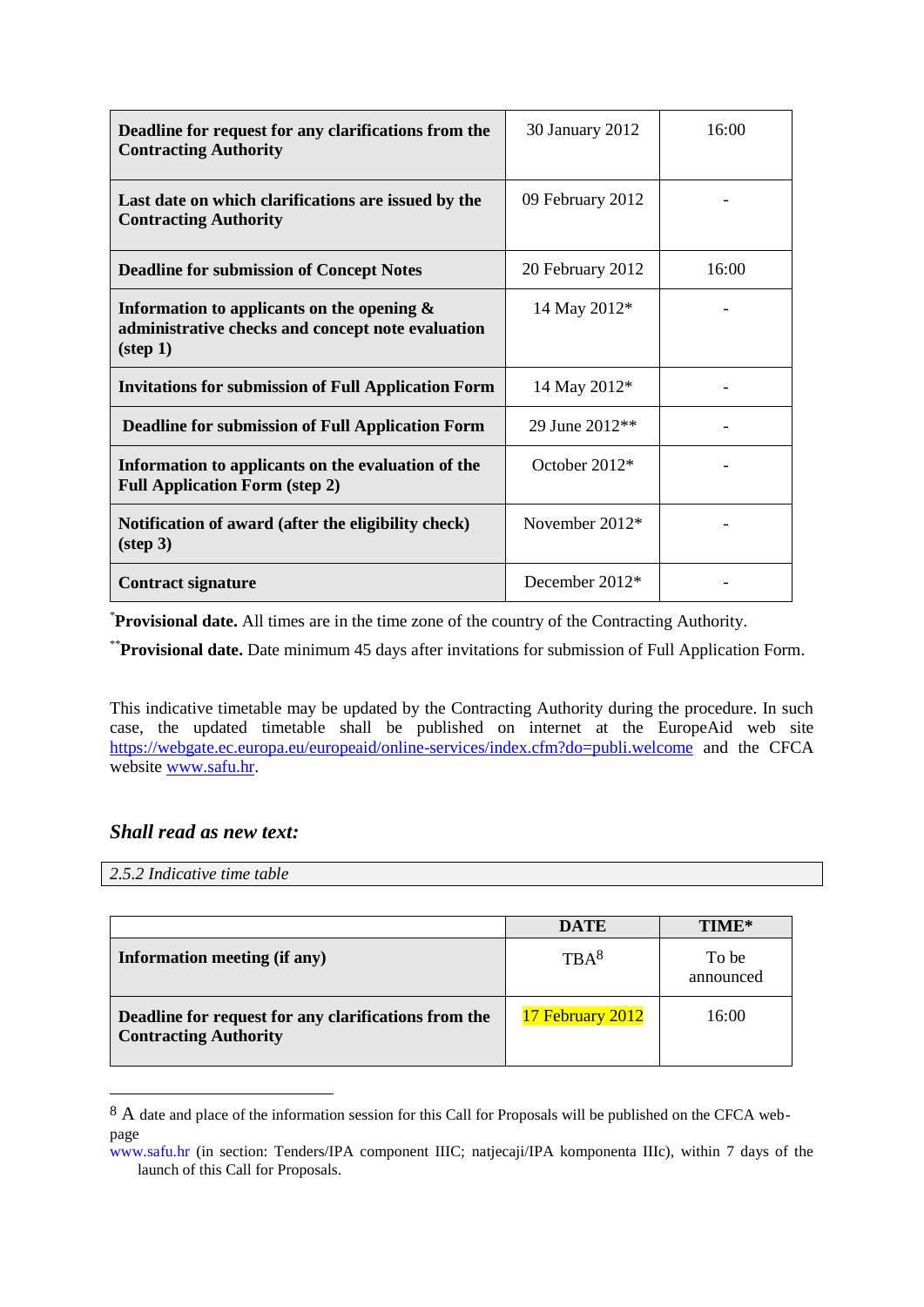| Last date on which clarifications are issued by the<br><b>Contracting Authority</b>                                     | 27 February 2012 |       |
|-------------------------------------------------------------------------------------------------------------------------|------------------|-------|
| <b>Deadline for submission of Concept Notes</b>                                                                         | 09 March 2012    | 16:00 |
| Information to applicants on the opening $\&$<br>administrative checks and concept note evaluation<br>$(\text{step 1})$ | 28 May 2012*     |       |
| <b>Invitations for submission of Full Application Form</b>                                                              | 28 May 2012*     |       |
| <b>Deadline for submission of Full Application Form</b>                                                                 | 13 July 2012**   |       |
| Information to applicants on the evaluation of the<br><b>Full Application Form (step 2)</b>                             | October $2012*$  |       |
| Notification of award (after the eligibility check)<br>$(\text{step } 3)$                                               | November $2012*$ |       |
| Contract signature                                                                                                      | December $2012*$ |       |

\***Provisional date.** All times are in the time zone of the country of the Contracting Authority.

\*\***Provisional date.** Date minimum 45 days after invitations for submission of Full Application Form.

This indicative timetable may be updated by the Contracting Authority during the procedure. In such case, the updated timetable shall be published on internet at the EuropeAid web site <https://webgate.ec.europa.eu/europeaid/online-services/index.cfm?do=publi.welcome> and the CFCA website [www.safu.hr.](http://www.safu.hr/)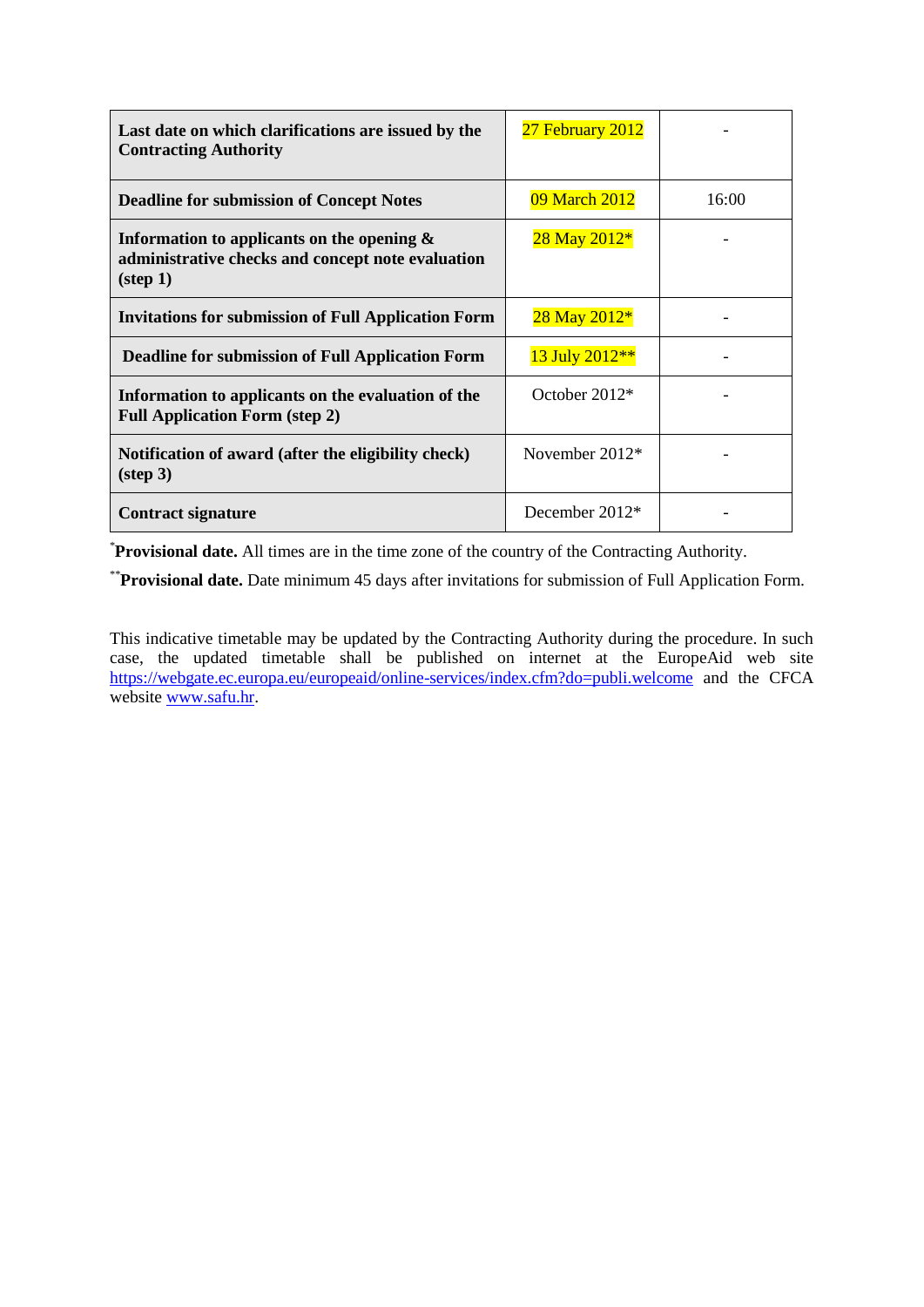## **GRANT APPLICATION FORM**

# *The former text:*

Deadline for submission of concept notes: 20 February 2012 Deadline for submission of applications: 29 June 2012

# *Shall read as new text:*

Deadline for submission of concept notes: 09 March 2012 Deadline for submission of applications: 13 July 2012

## *The former text:*

# **8 ASSESSMENT GRID OF THE FULL APPLICATION FORM**

**(TO BE USED BY THE CONTRACTING AUTHORITY)**

| <b>OPENING &amp; ADMINISTRATIVE CHECK</b>                                                                                                                                                                                     |  |
|-------------------------------------------------------------------------------------------------------------------------------------------------------------------------------------------------------------------------------|--|
| 1. The submission deadline has been respected                                                                                                                                                                                 |  |
| 2. The checklist of the Application form has been duly completed.                                                                                                                                                             |  |
| <b>DECISION:</b><br>The Committee has decided to evaluate the full application form after having passed the<br>administrative check.                                                                                          |  |
| The administrative verification has been conducted by:<br>Date:                                                                                                                                                               |  |
| <b>EVALUATION OF THE FULL APPLICATION FORM</b>                                                                                                                                                                                |  |
| <b>DECISION:</b><br>A. The Committee has recommended the proposal for Eligibility verification after having<br>been provisionally selected within the top ranked scored proposals within the available<br>financial envelope. |  |
| <b>B.</b> The Committee has recommended the proposal for Eligibility verification after having<br>been put on the reserve list according to the top ranked scored proposals                                                   |  |
| The evaluation of the proposal has been conducted by:                                                                                                                                                                         |  |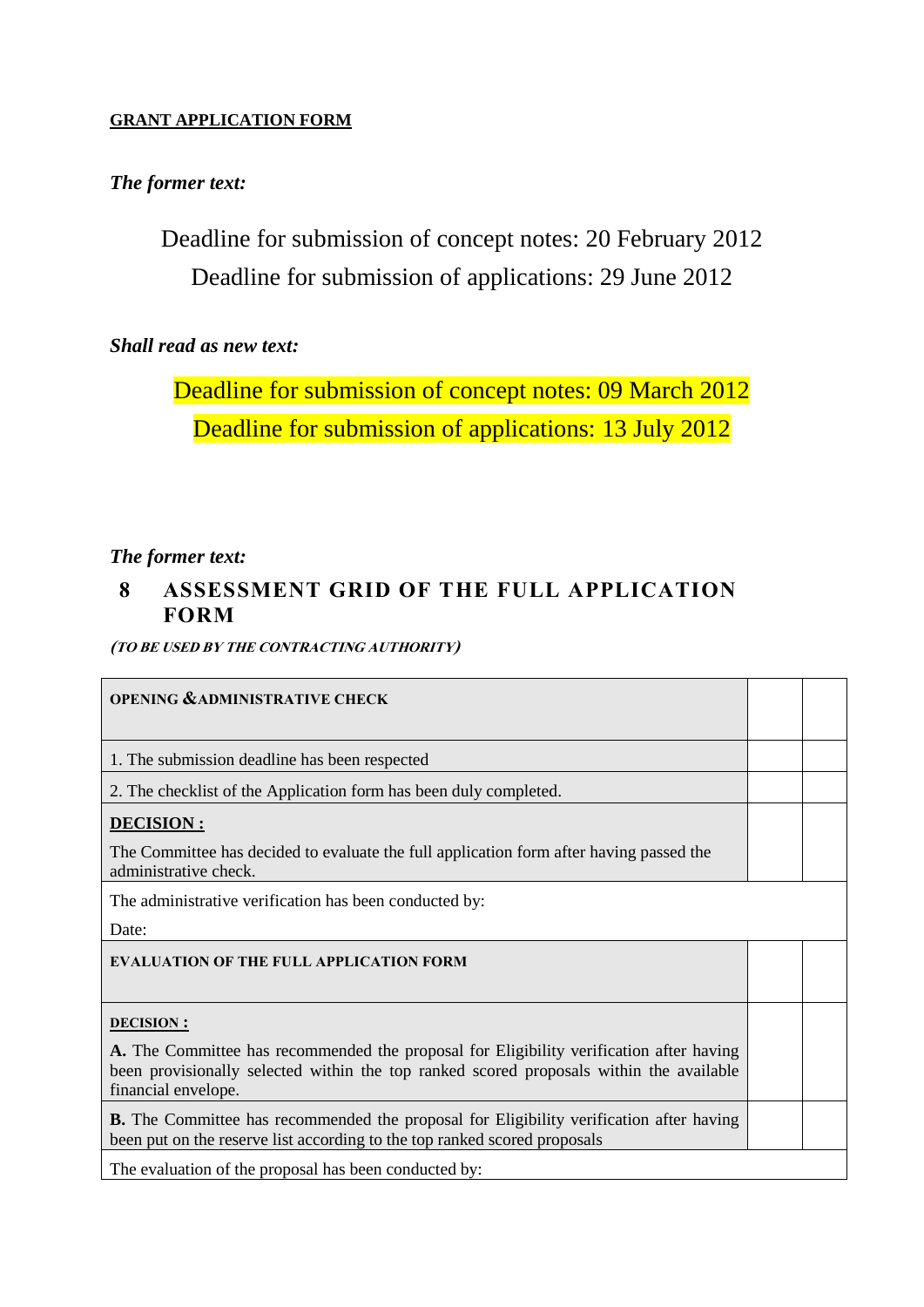| Date:                                                                                                                                                                                                                                                                                                                                                    |  |
|----------------------------------------------------------------------------------------------------------------------------------------------------------------------------------------------------------------------------------------------------------------------------------------------------------------------------------------------------------|--|
| <b>ELIGIBILITY VERIFICATION</b>                                                                                                                                                                                                                                                                                                                          |  |
| 3. The checklist of the Application form has been duly completed.                                                                                                                                                                                                                                                                                        |  |
| 4. The supporting documents listed hereunder, submitted according to the Guidelines<br>(Section 2.4), satisfied all the eligibility criteria of the applicant and its partner(s) (if any)                                                                                                                                                                |  |
| a. The applicant's statutes                                                                                                                                                                                                                                                                                                                              |  |
| b. The statutes or articles of association of all partners (if applicable)                                                                                                                                                                                                                                                                               |  |
| c. The applicant's external audit report (if applicable)                                                                                                                                                                                                                                                                                                 |  |
| d. The Legal Entity File (see annex D of the Guidelines for Applicants) is duly completed<br>and signed by the applicant and is accompanied by the justifying documents requested.                                                                                                                                                                       |  |
| e. A Financial Identification form (see annex E of the Guidelines for Applicants).                                                                                                                                                                                                                                                                       |  |
| f. Copy of the applicant's latest accounts.                                                                                                                                                                                                                                                                                                              |  |
| g. Bon Plus, or excerpt from relevant register according to relevant act demonstrating<br>eligibility as SME, of the applicant for the previous fiscal year from date of request for<br>submission of supporting documents by the CFCA                                                                                                                   |  |
| h. Bon Plus, or excerpt from relevant register according to relevant act demonstrating<br>eligibility as SME, of the partner(s) for the previous fiscal year from date of request for<br>submission of supporting documents by the CFCA (if applicable)                                                                                                  |  |
| i. DOH template, or excerpt from relevant register according to relevant act demonstrating<br>eligibility as SME, for the crafts (if applicable)                                                                                                                                                                                                         |  |
| j. Certificate from FINA Register, or excerpt from relevant register according to relevant<br>act demonstrating solvency, for the applicant, not older than three months from request for<br>submission of supporting documents by the CFCA                                                                                                              |  |
| k. Certificate from FINA Register, or excerpt from relevant register according to relevant<br>act demonstrating solvency, for the partners, not older than three months from request for<br>submission of supporting documents by the CFCA (if applicable)                                                                                               |  |
| 1. Yearly financial report for small, medium and large enterprises (GFIPod), or excerpt from<br>relevant register according to relevant act demonstrating profit after taxation, of the<br>applicant for the previous fiscal year                                                                                                                        |  |
| m. Yearly financial report for small, medium and large enterprises (GFIPod), or excerpt<br>from relevant register according to relevant act demonstrating profit after taxation, of the<br>partner(s) for the previous fiscal year (if applicable)                                                                                                       |  |
| n. Certificate issued by the Commercial Court, or other certificate/statement relevant<br>according to national law, stating that the applicant and its person in charge is not having its<br>affairs administered by the courts in procedure, not older than three months from request<br>for submission of supporting documents by the CFCA.           |  |
| o. Certificate issued by the Commercial Court, or other certificate/statement relevant<br>according to national law, stating that partners and its person in charge is not having its<br>affairs administered by the courts in procedure, not older than three months from request<br>for submission of supporting documents by the CFCA (if applicable) |  |
| p. Certificate issued by the Municipal Court, or other certificate/statement relevant<br>according to national law, stating that the applicant and its person in charge is not having its                                                                                                                                                                |  |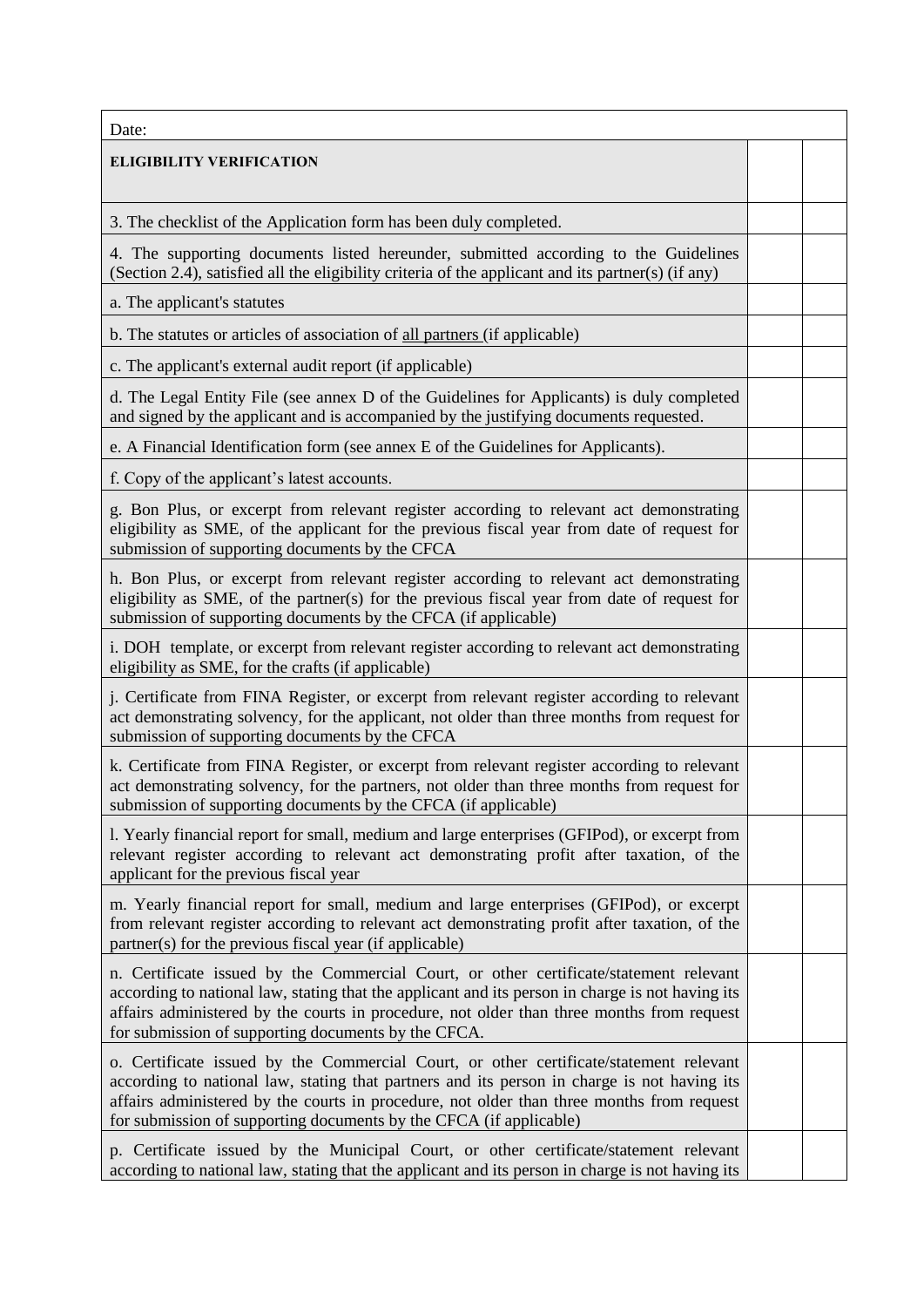| affairs administered by the courts in procedure, not older than three months from request<br>for submission of supporting documents by the CFCA.                                                                                                                                                                                                        |  |
|---------------------------------------------------------------------------------------------------------------------------------------------------------------------------------------------------------------------------------------------------------------------------------------------------------------------------------------------------------|--|
| q. Certificate issued by the Municipal Court, or other certificate/statement relevant<br>according to national law, stating that partners and its person in charge is not having its<br>affairs administered by the courts in procedure, not older than three months from request<br>for submission of supporting documents by the CFCA (if applicable) |  |
| r. Certificate issued by the Tax Administration, not older than three months from<br>request for submission of supporting documents by the CFCA, proving that all<br>obligations have been paid, or an agreement reached where incremental payments<br>are made by the applicant.                                                                       |  |
| s. Certificate issued by the Tax Administration, not older than three months from request<br>for submission of supporting documents by the CFCA, proving that all obligations have<br>been paid, or an agreement reached where incremental payments are made by (each) partner<br>organisation (if applicable)                                          |  |
| t. Excerpt from Court Registry or Central Crafts Registry for the applicant                                                                                                                                                                                                                                                                             |  |
| u. Excerpt from Court Registry or Central Crafts Registry for each partner (if<br>applicable)                                                                                                                                                                                                                                                           |  |
| v. Solemn statement signed by each partner that the partner will not derive any<br>profit from the grant (if applicable)                                                                                                                                                                                                                                |  |
| w. Statement by the applicant declaring the type and the amount of "de-minimis"<br>aid received during three fiscal years (2010, 2011, 2012 - until receipt of request for<br>submission of supporting documents by the CFCA), certified by a notary                                                                                                    |  |
| x. Location permit, building permit and/ or any other appropriate permit related to<br>the works component of the action according to the Act on Spatial Planning and<br>Construction                                                                                                                                                                   |  |
| y. Letter of intent from bank                                                                                                                                                                                                                                                                                                                           |  |
| The assessment of the eligibility has been conducted by:<br>Date:                                                                                                                                                                                                                                                                                       |  |
| <b>DECISION:</b>                                                                                                                                                                                                                                                                                                                                        |  |
| The Committee has selected the proposal for funding after having verified its eligibility<br>according to the criteria stipulated in the Guidelines for Applicants.                                                                                                                                                                                     |  |

# *Shall read as new text:*

# **8 ASSESSMENT GRID OF THE FULL APPLICATION FORM**

**(TO BE USED BY THE CONTRACTING AUTHORITY)**

| <b>OPENING &amp;ADMINISTRATIVE CHECK</b>      |  |
|-----------------------------------------------|--|
| 1. The submission deadline has been respected |  |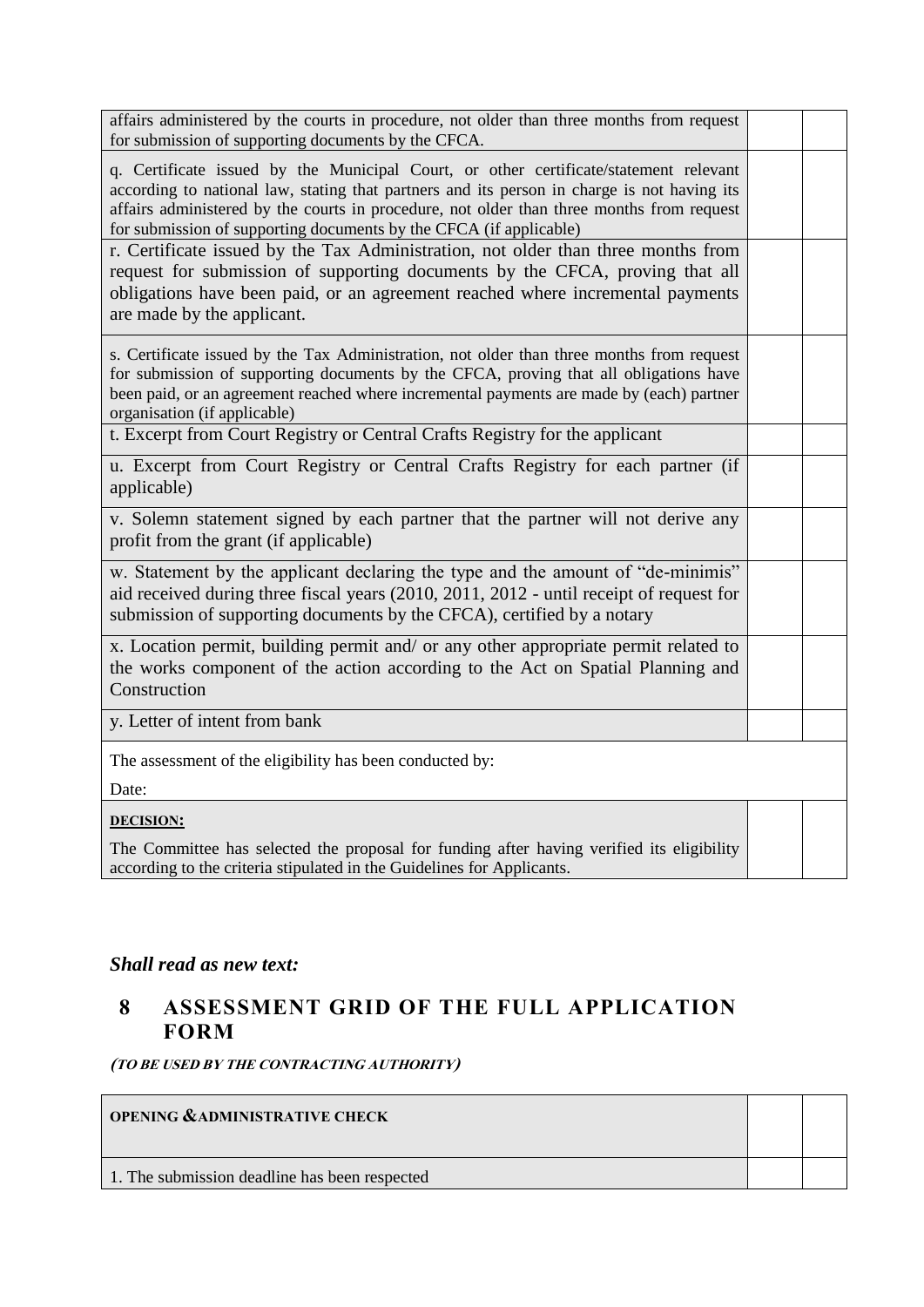| 2. The checklist of the Application form has been duly completed.                                                                                                                                                                                       |  |
|---------------------------------------------------------------------------------------------------------------------------------------------------------------------------------------------------------------------------------------------------------|--|
| <b>DECISION:</b>                                                                                                                                                                                                                                        |  |
| The Committee has decided to evaluate the full application form after having passed the<br>administrative check.                                                                                                                                        |  |
| The administrative verification has been conducted by:                                                                                                                                                                                                  |  |
| Date:                                                                                                                                                                                                                                                   |  |
| <b>EVALUATION OF THE FULL APPLICATION FORM</b>                                                                                                                                                                                                          |  |
| <b>DECISION:</b>                                                                                                                                                                                                                                        |  |
| A. The Committee has recommended the proposal for Eligibility verification after having<br>been provisionally selected within the top ranked scored proposals within the available<br>financial envelope.                                               |  |
| <b>B.</b> The Committee has recommended the proposal for Eligibility verification after having<br>been put on the reserve list according to the top ranked scored proposals                                                                             |  |
| The evaluation of the proposal has been conducted by:                                                                                                                                                                                                   |  |
| Date:                                                                                                                                                                                                                                                   |  |
| <b>ELIGIBILITY VERIFICATION</b>                                                                                                                                                                                                                         |  |
| 3. The checklist of the Application form has been duly completed.                                                                                                                                                                                       |  |
| 4. The supporting documents listed hereunder, submitted according to the Guidelines<br>(Section 2.4), satisfied all the eligibility criteria of the applicant and its partner(s) (if any)                                                               |  |
| a. The applicant's statutes                                                                                                                                                                                                                             |  |
| b. The statutes or articles of association of all partners (if applicable)                                                                                                                                                                              |  |
| c. The applicant's external audit report (if applicable)                                                                                                                                                                                                |  |
| d. The Legal Entity File (see annex D of the Guidelines for Applicants) is duly completed<br>and signed by the applicant and is accompanied by the justifying documents requested.                                                                      |  |
| e. A Financial Identification form (see annex E of the Guidelines for Applicants).                                                                                                                                                                      |  |
| f. Copy of the applicant's latest accounts.                                                                                                                                                                                                             |  |
| g. Bon Plus, or excerpt from relevant register according to relevant act demonstrating<br>eligibility as SME, of the applicant for the previous fiscal year from date of request for<br>submission of supporting documents by the CFCA                  |  |
| h. Bon Plus, or excerpt from relevant register according to relevant act demonstrating<br>eligibility as SME, of the partner(s) for the previous fiscal year from date of request for<br>submission of supporting documents by the CFCA (if applicable) |  |
| i. DOH template, or excerpt from relevant register according to relevant act demonstrating<br>eligibility as SME, for the crafts (if applicable)                                                                                                        |  |
| j. Certificate from FINA Register, or excerpt from relevant register according to relevant<br>act demonstrating solvency, for the applicant, not older than three months from request for<br>submission of supporting documents by the CFCA             |  |
| k. Certificate from FINA Register, or excerpt from relevant register according to relevant                                                                                                                                                              |  |